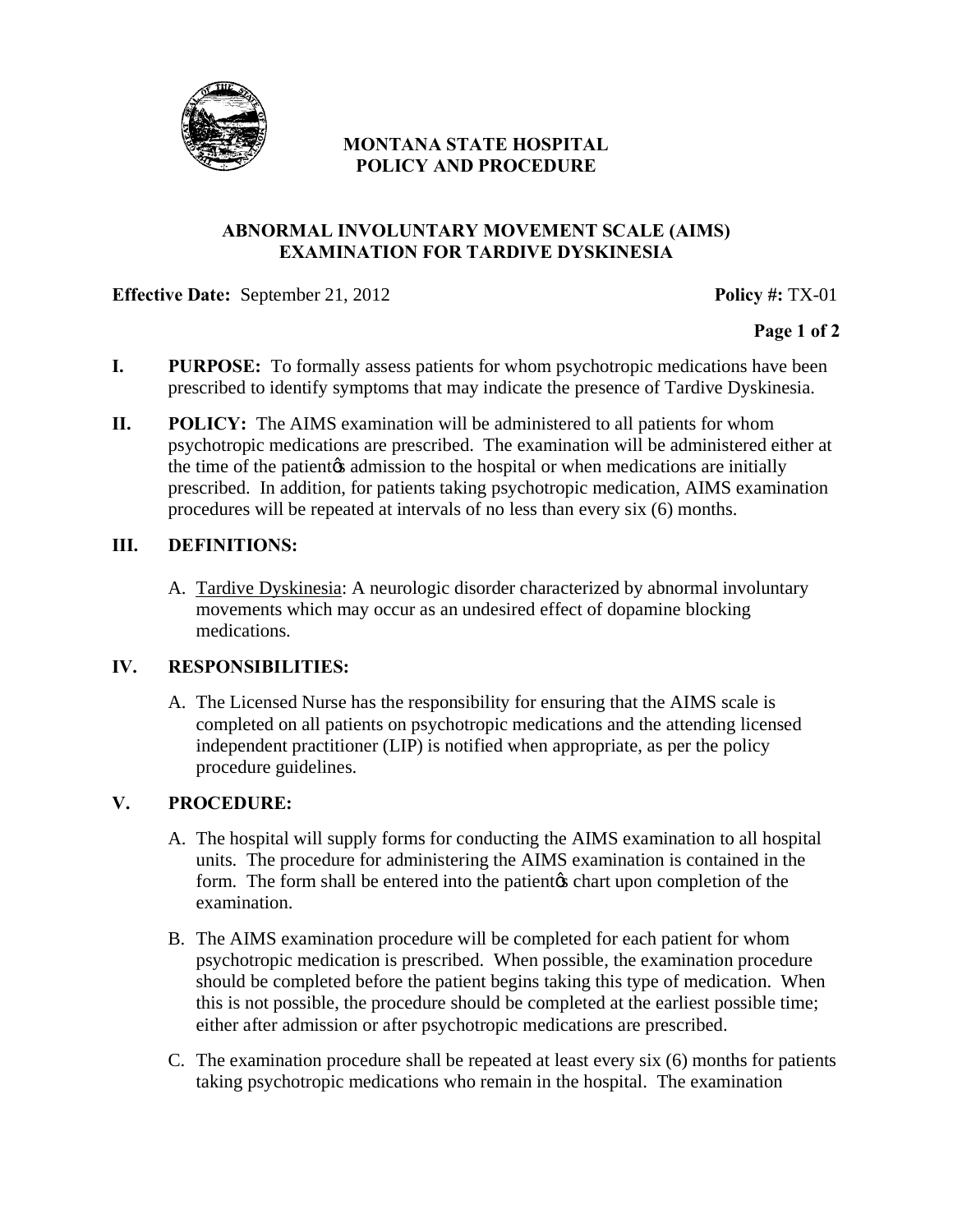# **ABNORMAL INVOLUNTARY MOVEMENT SCALE (AIMS) EXAMINATION FOR TARDIVE DYSKINESIA Page 2 of 2**

procedure should also be administered at any time staff members believe that a patient may be displaying increased symptoms of Tardive Dyskinesia.

- D. The AIMS examination may be completed by any LIP or licensed nurse who has been trained in the procedure.
- E. The AIMS examination is not intended to yield a score that indicates the presence or absence of Tardive Dyskinesia. The adoption of a specific cut off point is arbitrary.

An LIP must be informed whenever any examination score contains one  $\tilde{\text{o}}$ MODERATE<sub>Ö</sub> (3) rating or <u>two</u>  $\tilde{\text{o}}$ MILD<sub>Ö</sub> (2) ratings.

A progress note is to be written that describes the actions taken whenever a patient receives a rating of  $\delta MODERATE$  $\ddot{\sigma}$  (3) or two ratings of  $\delta MILD\ddot{\sigma}$  (2) on the scale.

F. Only an LIP shall make a diagnosis of the presence of Tardive Dyskinesia. When such a diagnosis is made, the LIP shall work with the patient to determine the most appropriate course of treatment, considering both the effects of Tardive Dyskinesia and the patient the psychiatric condition. Action taken shall be fully documented in the patient $\alpha$  medical record.

## **VI. REFERENCES:** None

- **VII. COLLABORATED WITH:** Medical Staff, Director of Nursing Services
- **VIII. RESCISSIONS:** #TX-01, *Abnormal Involuntary Movement Scale (AIMS) Examination for Tardive Dyskinesia* dated July 12, 2012; #TX-01 *Abnormal Involuntary Movement Scale (AIMS) Examination for Tardive Dyskinesia* dated August 22, 2003; #TX-01 *Abnormal Involuntary Movement Scale (AIMS) Examination for Tardive Dyskinesia*  dated November 7, 2003; #TX-01, *Abnormal Involuntary Movement Scale (AIMS) Examination for Tardive Dyskinesia* dated February 14, 2000; HOPP #13-04A.070891, *Abnormal Involuntary Movement Scale (AIMS) Examination for Tardive Dyskinesia*, dated June 1991.
- **IX. DISTRIBUTION:** All hospital policy manuals.
- **X. REVIEW AND REISSUE DATE:** September 2015
- **XI. FOLLOW-UP RESPONSIBILITY:** Medical Director
- **XII. ATTACHMENTS:** A. AIMS Examination Form

John W. Glueckert Date Thomas Gray, MD Date Hospital Administrator Medical Director

\_\_\_\_\_\_\_\_\_\_\_\_\_\_\_\_\_\_\_\_\_\_\_\_\_\_\_/\_\_\_/\_\_ \_\_\_\_\_\_\_\_\_\_\_\_\_\_\_\_\_\_\_\_\_\_\_\_\_\_\_/\_\_\_/\_\_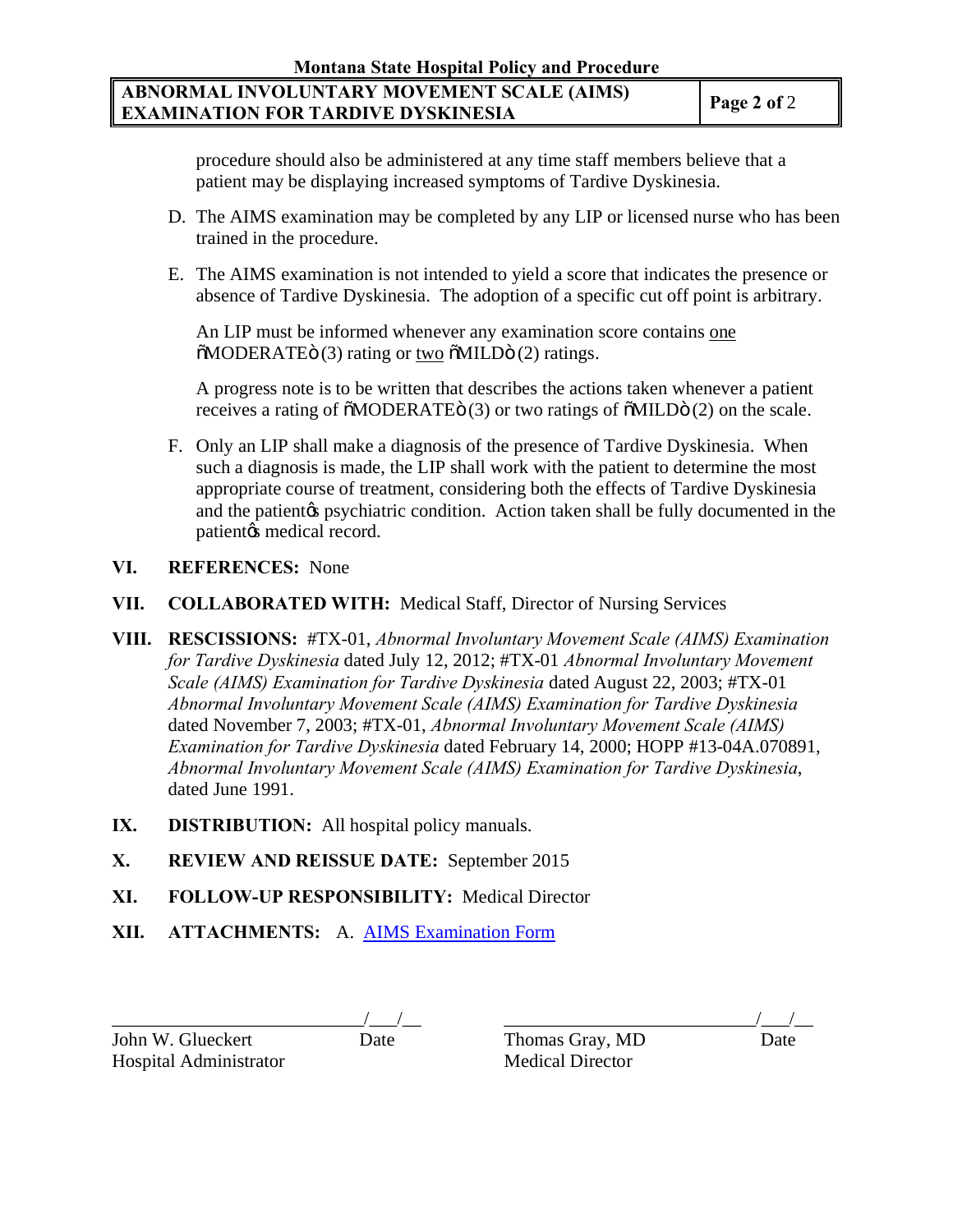# ABNORMAL INVOLUNTARY MOVEMENT SCALE (AIMS)

| <b>NAME:</b><br><b>PATIENT</b><br>'S | DATE:      |
|--------------------------------------|------------|
| <b>NUMBER:</b><br><b>HOSPITAL</b>    | TCD.<br>PΛ |
|                                      |            |

 $\Box$  INITIAL AIMS ASSESSMENT AT MSH  $\quad \Box$  AIMS RE-ASSESSMENT . DATE OF LAST ASSESSMENT  $\_\_$ 

INSTRUCTIONS: Complete Examination Procedure (reverse side) before making ratings.

#### **Movement ratings:**

Rate highest severity observed. Rate movements that occur upon activation one less than those observed spontaneously.

CODES

 $0 = \text{None}$ 

1 = Minimal, may be extreme, normal

 $2 =$  Mild

- 3 = Moderate
- 4 = Severe

| <b>FACIAL</b>                     |                                                                                                                                                                                                                                                                                                                           |                                                                                                                                                                    | <b>CIRCLE ONE</b> |                          |                |              |   |
|-----------------------------------|---------------------------------------------------------------------------------------------------------------------------------------------------------------------------------------------------------------------------------------------------------------------------------------------------------------------------|--------------------------------------------------------------------------------------------------------------------------------------------------------------------|-------------------|--------------------------|----------------|--------------|---|
|                                   | 1. Muscles of Facial Expression                                                                                                                                                                                                                                                                                           |                                                                                                                                                                    |                   |                          |                |              |   |
| <b>AND</b>                        | e.g., Movements of forehead, eyebrows, peri-orbital area, cheeks,<br>include frowning, blinking, smiling, grimacing                                                                                                                                                                                                       |                                                                                                                                                                    | 0                 | $\mathbf{1}$             | $\overline{2}$ | 3            | 4 |
| <b>ORAL</b>                       | 2. Lips and Peri-oral Area                                                                                                                                                                                                                                                                                                |                                                                                                                                                                    |                   |                          |                |              |   |
|                                   | e.g., puckering, pouting, smacking                                                                                                                                                                                                                                                                                        |                                                                                                                                                                    | 0                 | 1                        | $\overline{2}$ | $\mathbf{3}$ | 4 |
| <b>MOVEMENTS</b>                  | 3. Jaws                                                                                                                                                                                                                                                                                                                   |                                                                                                                                                                    |                   |                          |                |              |   |
|                                   | e.g., biting, clenching, chewing, mouth opening, lateral movement<br>4. Tongue                                                                                                                                                                                                                                            |                                                                                                                                                                    | 0                 | $\mathbf{1}$             | $\overline{2}$ | $\mathbf{3}$ | 4 |
|                                   | Rate only increase in movement both in and out of mouth, NOT<br>inability to sustain movement                                                                                                                                                                                                                             |                                                                                                                                                                    | $\mathbf 0$       | $\mathbf{1}$             | $\overline{2}$ | 3            | 4 |
| <b>EXTREMITY</b>                  | 5. Upper (arms, wrists, hands, fingers)<br>Include choreic movements (i.e., rapid objectively, purposeless,<br>irregular spontaneous), athetoid movements<br>(i.e., slow, irregular, complex, serpentine)<br>Do NOT include tremor (i.e., repetitive, regular, rhythmic)<br>$\mathbf{1}$<br>$\overline{2}$<br>$\mathbf 0$ |                                                                                                                                                                    |                   |                          |                | $\mathbf{3}$ | 4 |
| <b>MOVEMENTS</b>                  | 6. Lower (legs, knees, ankles, toes)<br>e.g., lateral knee movement, foot tapping, heel dropping, foot<br>squirming, inversion and eversion of foot                                                                                                                                                                       |                                                                                                                                                                    |                   | $\mathbf{1}$             | $\overline{2}$ | 3            | 4 |
| <b>TRUNK</b><br><b>MOVEMENTS</b>  | 7. Back, shoulders, hips<br>e.g., rocking, twisting, squirming, pelvic gyrations                                                                                                                                                                                                                                          |                                                                                                                                                                    | 0                 | 1                        | 2              | 3            | 4 |
|                                   | 8. Severity of abnormal movements                                                                                                                                                                                                                                                                                         | None, Normal $\tilde{o}$ 0<br>Mild õ õ õ õ .2<br>Severe<br>Minimal $\ddot{\rm o}$ $\ddot{\rm o}$ $\ddot{\rm o}$ 1<br>Moderate $\tilde{o}$ 3<br>$\tilde{o}$ .4      |                   |                          |                |              |   |
| <b>GLOBAL</b><br><b>JUDGMENTS</b> | None, Normal $\tilde{o}$ 0<br>Mild õ õ õ õ .2<br>Minimal õ õ õ 1<br>9. Incapacitation due to abnormal<br>Moderate $\tilde{o}$ 3<br>movements                                                                                                                                                                              |                                                                                                                                                                    |                   | Severe<br>$\tilde{o}$ .4 |                |              |   |
|                                   | 10. Patient's awareness of abnormal<br>movements<br><b>RATE ONLY PATIENT'S</b><br><b>REPORT</b>                                                                                                                                                                                                                           | No Awareness $\tilde{o}$ $\tilde{o}$ $\tilde{o}$ $\tilde{o}$ 0<br>Aware, No distress õ  õ 1<br>Aware, Severe distress õ 4<br>Aware, Mild distress $\tilde{o}$ o .2 |                   |                          |                |              |   |
| <b>DENTAL</b>                     | Noõ õ õ 0<br>11. Current problems with teeth and/or dentures                                                                                                                                                                                                                                                              |                                                                                                                                                                    | Yes õ õ õ õ 1     |                          |                |              |   |
| <b>STATUS</b>                     | 12. Does patient usually wear dentures?                                                                                                                                                                                                                                                                                   | Noõ õ õ 0                                                                                                                                                          | Yes õ õ õ õ 1     |                          |                |              |   |